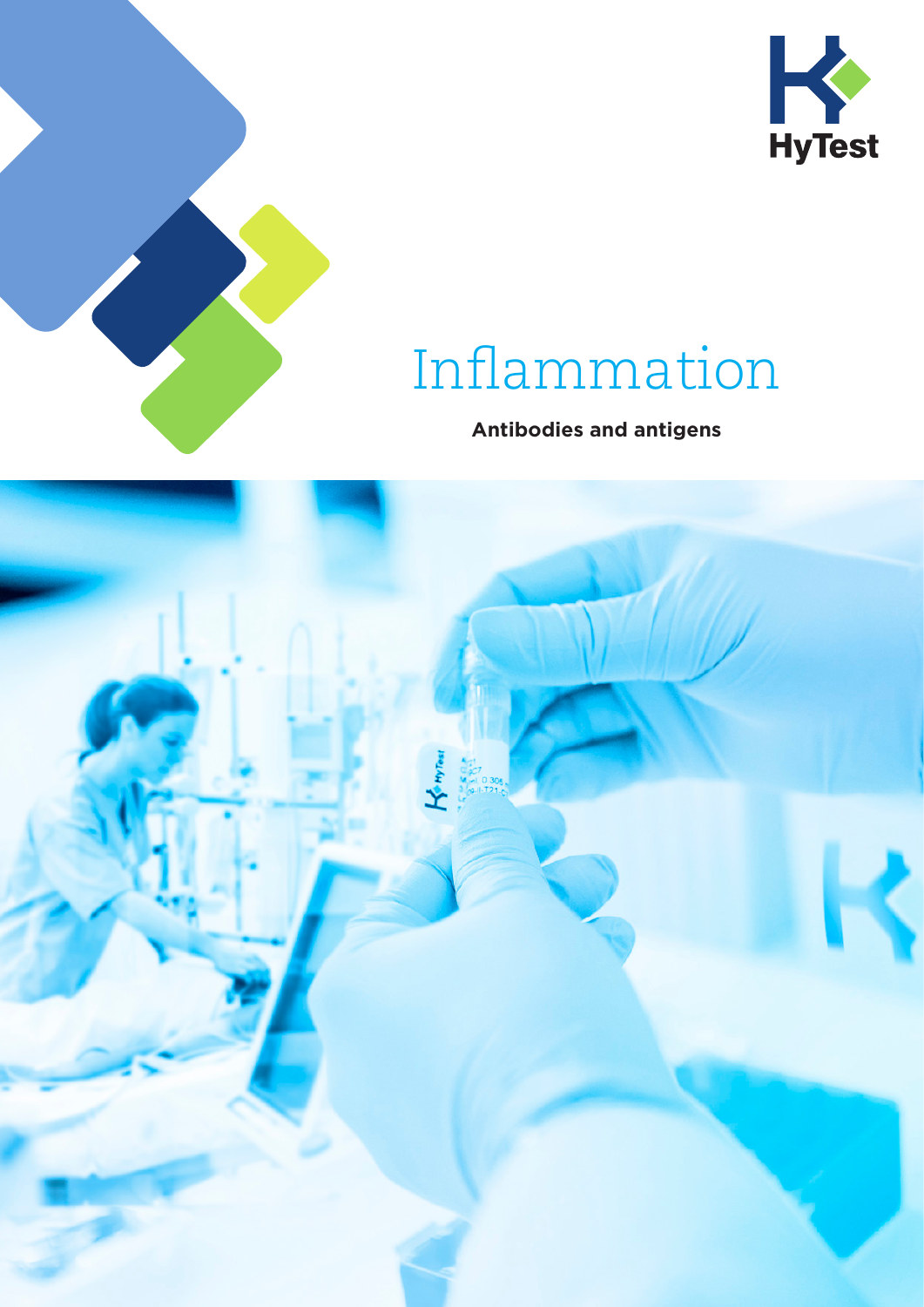# Introduction

Inflammation is body's response to physical, biological or chemical irritants. These include tissue injuries, burns and infections by microbes but also pathological situations that lead to atherosclerosis or ischemia, for example. The inflammatory reaction is protective and tightly regulated. Its purpose is to eliminate the cause of inflammation, get rid of dead cells and to initiate tissue repair. Inflammation can be both acute and chronic. Acute inflammation occurs instantly as a response to inflammation stimuli and the signs are often prominent like redness of the skin or swelling. In contrast, the onset of chronic inflammation is slower and the local signs may be much more subtle which makes the diagnosis more difficult.

We provide immunological reagents — antibodies and antigens — that allow development of quantitative immunoassays for detecting various inflammatory markers. These include C-reactive protein which is a non-specific marker of inflammation, procalcitonin which is useful when diagnosing sepsis and a selection of inflammatory mediators like interleukins and interferons.

Note that in this brochure the monoclonal antibodies (MAbs) are listed only according to the analyte they recognize. In most cases there are several different MAbs available under one catalogue number. More detailed information regarding the performance of our products, full list of individual MAbs and recommendations for capture-detection antibody pairs (when available) can be found on our website — www.hytest.fi. You are also most welcome to contact our Tech Support Team directly by writing to support@hytest.fi.

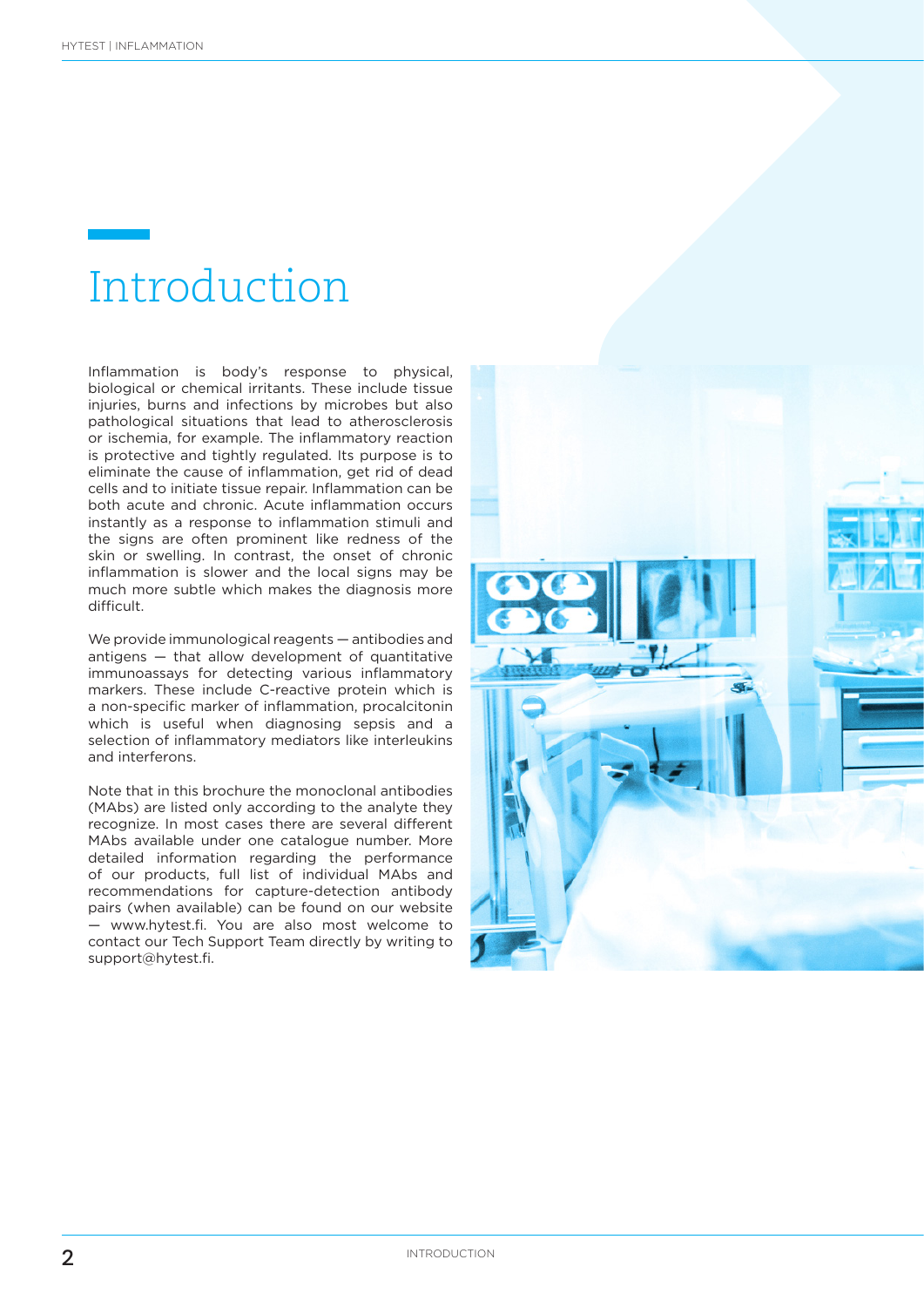

| <b>Introduction</b>                                                                                                           | 2               |
|-------------------------------------------------------------------------------------------------------------------------------|-----------------|
| Procalcitonin (PCT)                                                                                                           | 4               |
| C-reactive protein (CRP)                                                                                                      | 6               |
| Serum amyloid A (SAA)                                                                                                         | 8               |
| Interleukin-6 (IL-6)                                                                                                          | 10 <sup>°</sup> |
| <b>ADDITIONAL PRODUCTS</b><br>Tumor necrosis factor (TNF), alpha<br><b>Interferons</b><br>Other interleukins<br>Erythropoetin | 12              |
| <b>References</b>                                                                                                             | 14              |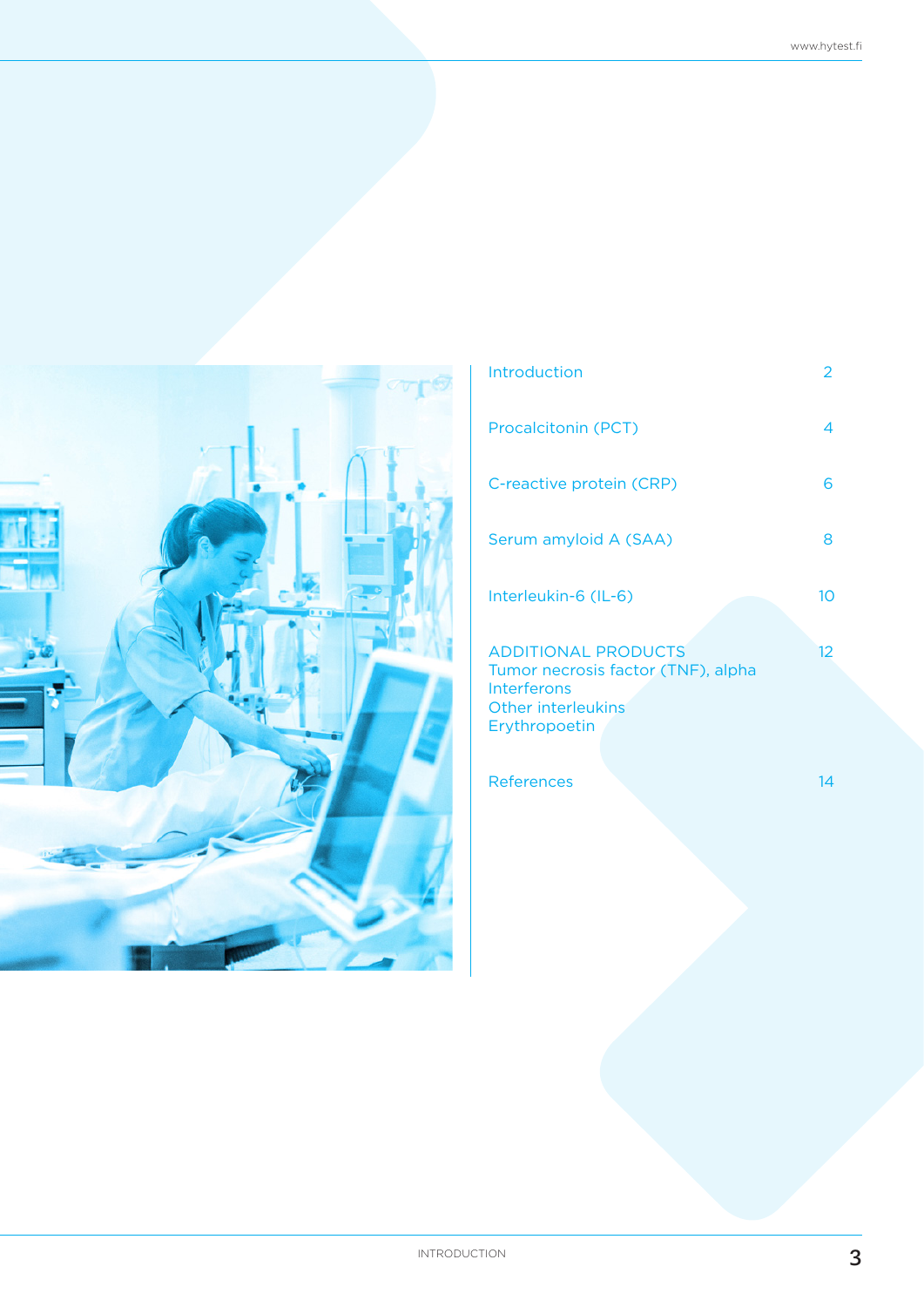# Procalcitonin (PCT)

### **CLINICAL UTILITY**

- **Systemic inflammation**
- **Sepsis**

Procalcitonin (PCT) is considered to be the main marker of disorders that are accompanied by systemic inflammation and sepsis. The association between the elevated levels of PCT in blood with systemic inflammation has been known since the 1990s.

PCT is a good marker of bacterial infection as its basal level in blood is very low and viral infections only cause a slight increase in its concentration. In addition, the concentration of PCT closely correlates with the severity of inflammation, which further supports the diagnostic value of the marker.

#### **Detecting PCT in human serum**

PCT is a 116 amino acid prohormone that can be processed into three fragments: N-terminal PCT, calcitonin and katacalcin (Figure 1). While in normal conditions the amount of non-cleaved PCT in blood is low, it increases during systemic inflammation and sepsis.

We have developed several monoclonal antibodies specific to different fragments of PCT. Figure 2 shows titration curves of serums from two septic patients



Figure 1. The amino acid sequence of human procalcitonin (116 a.a.r.), representing N-terminal PCT (1-57), calcitonin (60-91), and **katacalcin (96-116), and pairs of MAbs recommended for PCT sandwich immunoassays (capture-detection).**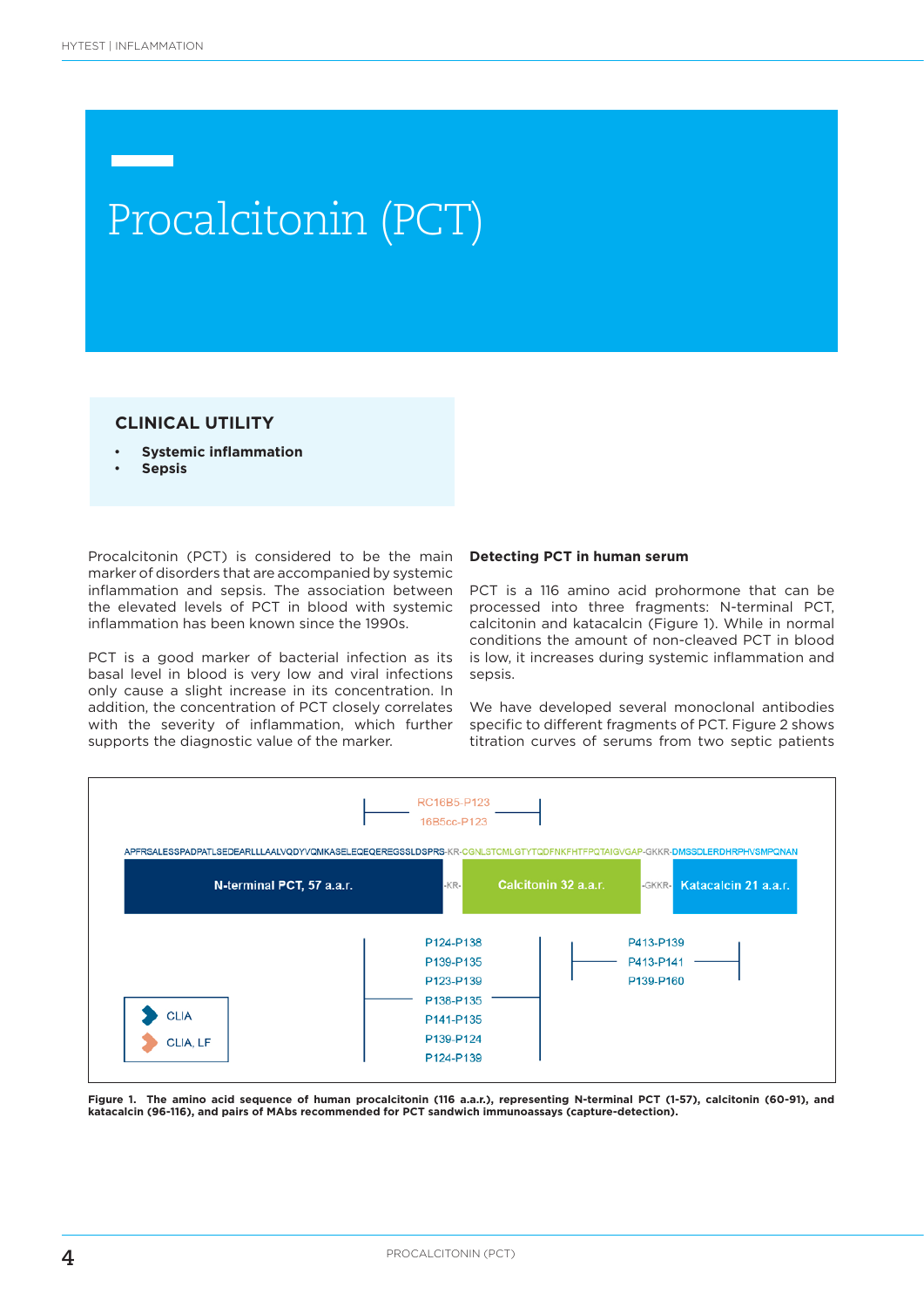

**Figure 2. Titration of human serum samples.** Serum from two patients with sepsis of bacterial origin and one healthy human (normal serum) were used as samples in a sandwich fluoroimmunoassay.

Capture MAb 16B5: 1 µg/well

Detection MAb 42 (Eu<sup>3+</sup>-labeled): 0.1 µg/well.

Incubation time: 45 min.

and one healthy human. The capture and detection antibodies in this assay are specific to the calcitonin and N-terminal PCT fragments respectively. However, also other MAb combinations can be used for developing an assay to detect PCT.

We also tested several assays for their ability to detect native PCT in human serum. Serum samples from two septic patients and one healthy individual were analyzed using different combinations of anti-PCT MAbs. The correlations of the developed assays with the Roche Elecsys BRAHMS PCT were calculated (Figure 3). All samples were tested for PCT concentration on the Cobas 411 or the 6000 analyzers (Roche) and compared with our in-house PCT assays using the CLIA method.

#### **Recombinant human PCT with no tag**

Our recombinant human PCT is expressed in *E. coli* as a full length, 116 amino acid polypeptide without a signal peptide and with no affinity tags. The sequence corresponds to UniProt P01258 lacking a signal peptide. The purified antibody is stable and retains its activity well after repeated freeze-thaw cycles. The recombinant PCT is suitable for use as a calibrator in procalcitonin or calcitonin immunoassays.





#### **MONOCLONAL ANTIBODIES**

| Cat.#                        | Product                                   | <b>Tested applications</b>              |
|------------------------------|-------------------------------------------|-----------------------------------------|
| 4C10cc*<br>4C10 <sup>*</sup> | Monoclonal mouse anti-human calcitonin    | Enzyme immunoassays<br>Western blotting |
| $4PC47*$                     | Monoclonal mouse anti-human procalcitonin | Enzyme immunoassays<br>Western blotting |

\*Note. Several MAbs available under one catalogue number. Please see www.hytest.fi.

#### **POLYCLONAL ANTIBODY**

| Cat.# | <b>Product</b>                | <b>Host</b> | <b>Tested applications</b> |
|-------|-------------------------------|-------------|----------------------------|
| PPC3  | Polyclonal anti-procalcitonin | Goat        | Enzyme immunoassays        |

#### **ANTIGEN**

| Cat.# | <b>Product</b>                       | <b>Source</b> | <b>Purity</b> |
|-------|--------------------------------------|---------------|---------------|
| 8PC5  | Procalcitonin, tag-free, recombinant | Recombinant   | 95%           |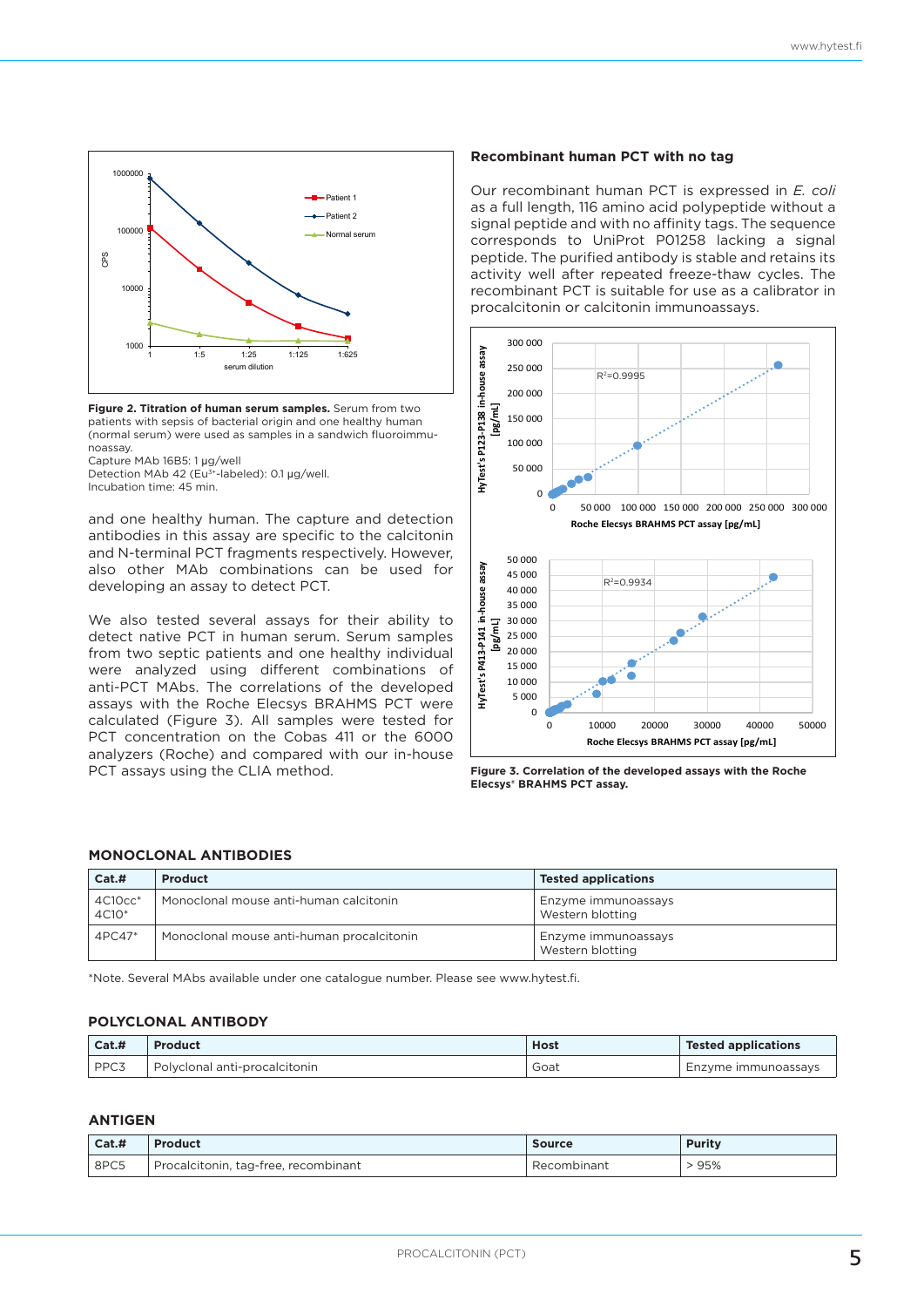# C-reactive protein (CRP) C-reactive protein (CRP)

### **CLINICAL UTILITY**

- **Non-specific marker of inflammation and infection**
- **Prediction of future cardiovascular risk**

C-reactive protein (CRP) is produced by the liver and is one of the so-called acute phase proteins. It is routinely used as a non-specific marker of inflammation. Its concentration in blood increases rapidly and considerably as a response to inflammation or infection. The level of CRP in the blood of healthy people is usually less than 10 mg/L. In infections caused by bacteria the concentration of CRP can quite easily increase tenfold. In contrast, infections of viral origin usually result in just a moderate increase in the level of CRP.

CRP binds to damaged cell membranes, apoptotic cells and bacteria. It has a high affinity towards phosphocholine but has also been shown to bind to other ligands. While the CRP-ligand complex can activate the classical complement pathway, the precise function of CRP *in vivo* is still not yet completely clear.



### **Effect of Ca2+ on immunodetection of CRP using HyTest anti-CRP MAbs**

We offer over ten different monoclonal antibodies specific to human CRP. The majority of these MAbs are unaffected by the presence or absence of Ca<sup>2+</sup> in the quantitative detection of CRP. However, some antibodies and antibody pairs depend on  $Ca<sup>2+</sup>$  and the binding of CRP may be abolished in the presence of EDTA. This should be kept in mind when designing a CRP immunoassay. Figure 5 shows an example of two antibody pairs — one that is dependent and another that is independent of the presence of  $Ca<sup>2+</sup>$ .



**Figure 4. CRP is a pentamer that is composed of five identical subunits that form a ring like structure.**



**Figure 5. Influence of EDTA on CRP measurements.** Two different MAb pairs were used in a sandwich immunoassay. Pair C3-C6 (left) shows a dependence on Ca<sup>2+</sup> as it fails to recognize CRP in the presence of EDTA. In contrast, pair C5-CRP135 (right) is unaffected by EDTA in the solution. Normal human serum supplemented with 2 mM CaCl<sub>2</sub> or 5 mM EDTA was used as the source of CRP.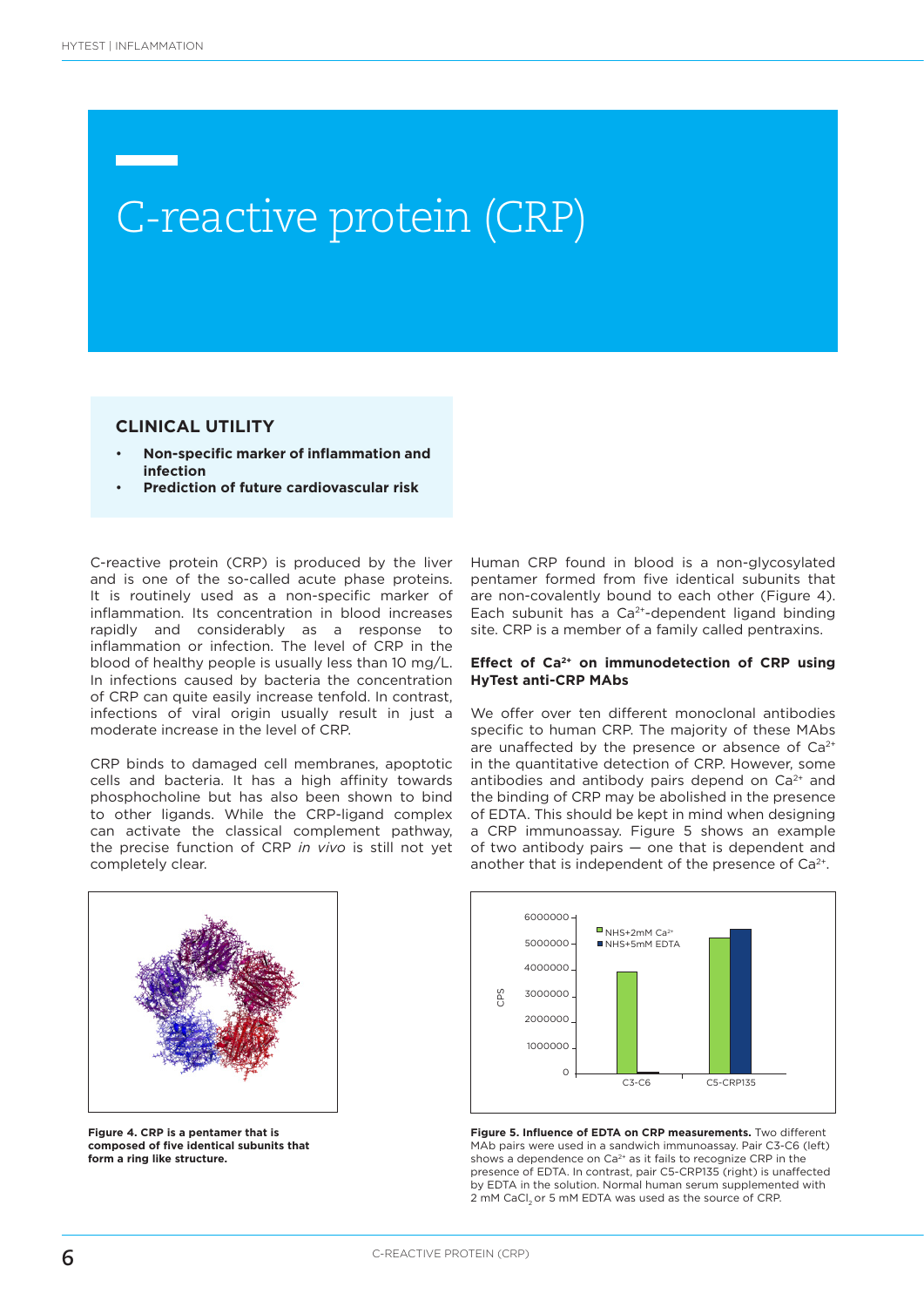#### **Antibodies of different affinity**

Anti-CRP antibodies developed by HyTest have been utilized in several immunoassays and achieved excellent sensitivity and a broad linear detection range (Meyer et al., 2007; Shiesh et al., 2006; Sin et al., 2006).

These antibody combinations could be used for the development of CRP assays for different diagnostic platforms. For the convenience of our customers, we have monoclonal antibodies with different affinities, which therefore enable them to be used in different types of immunoassays.

#### **High-sensitivity CRP (hsCRP)**

It should be noted that CRP is also used as a marker of increased risk for cardiac diseases. In this, it is the basal level of CRP that has more clinical significance and therefore, the assays need to be highly sensitive and aimed at nanogram per milliliter CRP level distinction.

Our anti-CRP antibodies are suitable for the development of a quantitative hsCRP assay. For more information, please see the hsCRP TechNotes available on our website www.hytest.fi.

#### **Recombinant human CRP antigen**

The concentration of circulating CRP is solely dependent on the synthesis rate, which respectively directly reflects the intensity of the pathological processes stimulating the CRP production. De novo hepatic synthesis of CRP starts rapidly after a single systemic stimulus which cause the serum concentrations to rise in approximately 6 hours. HyTest's recombinant human CRP is expressed in mammalian cells and purified in native conditions that excludes renaturation steps and confirms the functional activity of the recombinant protein. The HyTest's Recombinant human CRP is immunochemically active in different sandwich immunoassay pairs using HyTest antibodies, Fig. 6.



**Figure 6. Calibration curve for the recombinant human CRP with CR30cc-CRP135cc and C2cc-C4cc (capture-detection) sandwich immunoassays.**

### **MONOCLONAL ANTIBODIES**

| Cat.#              | Product                                        | <b>Tested applications</b>                                                                                             |
|--------------------|------------------------------------------------|------------------------------------------------------------------------------------------------------------------------|
| 4C28cc*<br>$4C28*$ | Monoclonal mouse anti-human C-reactive protein | Enzyme immunoassays<br>Western blotting<br>Turbidimetric assays<br>Immunohistochemistry<br>Immunoaffinity purification |

\*Note. Several MAbs available under one catalogue number. Please see www.hytest.fi.

### **ANTIGEN**

| Cat.H | <b>Product</b>                               | <b>Source</b> | <b>Purity</b> |
|-------|----------------------------------------------|---------------|---------------|
| 8CR8  | C-reactive protein (CRP), human, recombinant | Recombinant   | >95%          |

#### **DEPLETED SERUM**

| Cat.# | Product                       | <b>Source/remarks</b>     |
|-------|-------------------------------|---------------------------|
| 8CFS  | C-reactive protein free serum | Pooled normal human serum |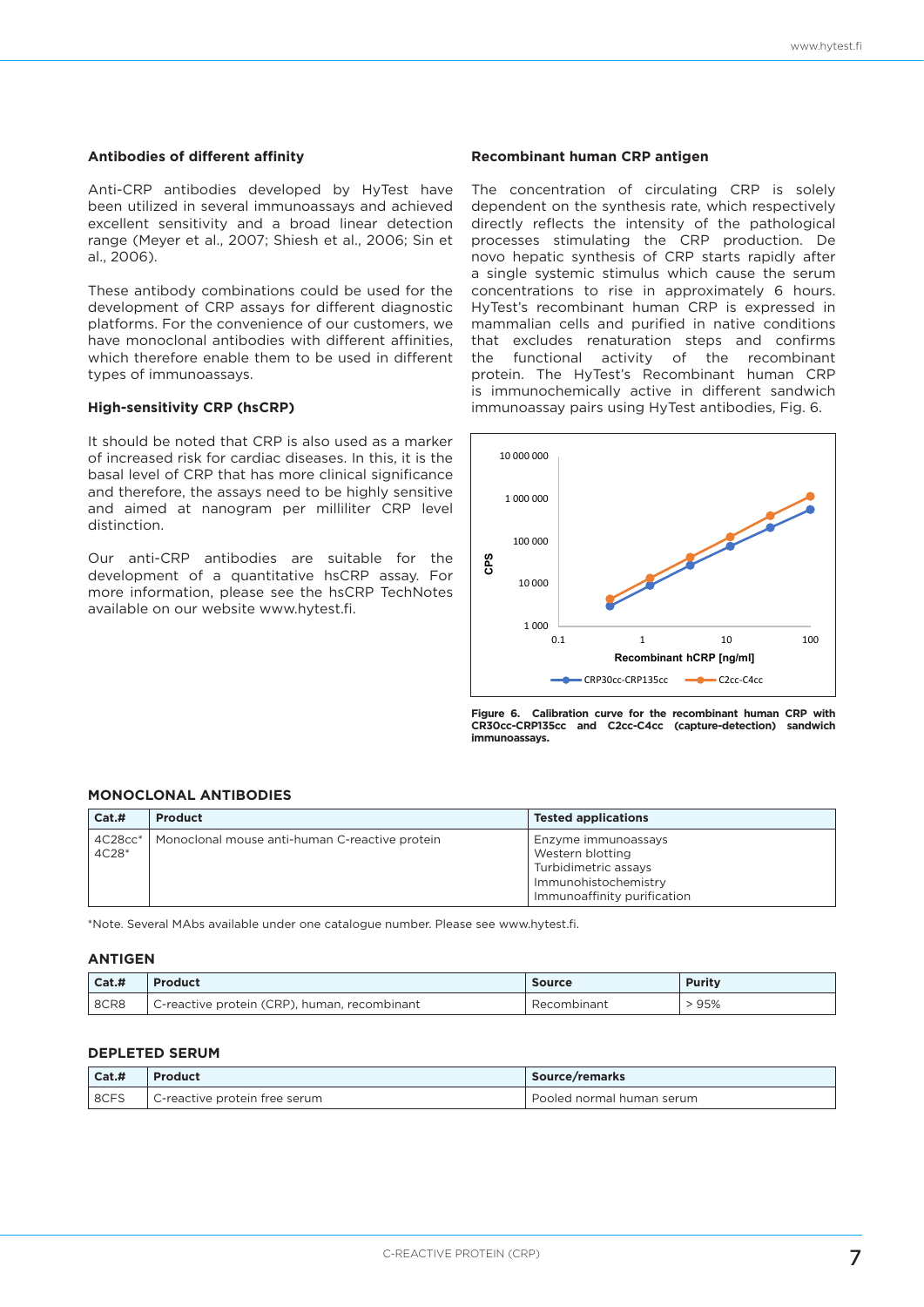# Serum Amyloid A (SAA)

## **CLINICAL UTILITY**

- **Inflammation**
- **Tissue injury**

Serum amyloid A (SAA) proteins form a family of apolipoproteins. In human blood they are mostly found in association with high density lipoprotein (HDL). Several SAA proteins have been identified , the biological function of SAA in inflammation is unclear. Some SAAs are expressed constitutively while others are expressed in response to inflammation. The latter SAAs belong to a group of acute phase proteins and their level in blood increases rapidly by up to 1000-fold after tissue injury or other inflammatory stimulus. Therefore, SAA is a non-specific marker of inflammation, and the acute-phase response usually lasts for several days and the concentration of SAA then gradually decreases in the absence of a new stimulus.

SAA can be used in diagnosis, predicting outcomes, and assessing the efficacy of treatment in patients with inflammation. We provide several anti-SAA monoclonal antibodies that are suitable for the development of a quantitative SAA immunoassay for both human and animal diagnostics (Table 1). All our recommended pairs recognize recombinant SAA1, SAA2, and SAA from human blood.

HyTest also provides recombinant human SAA1 (variant SAA1.1, Cat.# 8SA1) and SAA2 (variant SAA2.1, Cat.# 8SA2) expressed in *E. coli*. Both proteins contain an additional N-terminal methionine residue and demonstrate similar immunochemical activity (Figure 7A). In assays using recommended antibody pairs, the dilution curves of recombinant human SAA proteins and human EDTA plasma samples were parallel (Figure 7B). Therefore, SAA concentration can be accurately determined in diluted plasma samples using purified recombinant SAA as a calibrator.

| Cat.# | MAb           | <b>Specificity</b>         |                          |                             |                             |
|-------|---------------|----------------------------|--------------------------|-----------------------------|-----------------------------|
|       |               | <b>Human</b><br><b>SAA</b> | Canine<br><b>SAA</b>     | <b>Equine</b><br><b>SAA</b> | <b>Feline</b><br><b>SAA</b> |
| 4SA11 | A491          | $\ddot{}$                  | $^{+}$                   | $+$                         | $+$                         |
|       | A496          | $^{+}$                     | $\overline{\phantom{a}}$ | -                           |                             |
|       | VSA6          | $\qquad \qquad +$          | $^{+}$                   | $+$                         |                             |
|       | VSA25         | $^{+}$                     | $+$                      | $+$                         | $+$                         |
|       | <b>SAA1cc</b> | $\ddot{}$                  | $\ddot{}$                | $\overline{\phantom{0}}$    |                             |
|       | SAA6          | $^{+}$                     | $^{+}$                   | -                           | -                           |
|       | SAA15cc       | $^{+}$                     | $+$                      | -                           | $\overline{\phantom{a}}$    |
| 4VS4  | SAA19cc       | $^{+}$                     | $^{+}$                   | $+$                         | $+$                         |
|       | SAA21cc       | $+$                        | $+$                      | $+$                         | $+$                         |
|       | VSA38cc       | $^{+}$                     | $^{+}$                   | $+$                         | $+$                         |
|       | VSA31cc       | $^{+}$                     | $^{+}$                   | $\ddot{}$                   | $^{+}$                      |

#### **Table 1. Cross-reactivity of HyTest's anti-SAA MAbs.**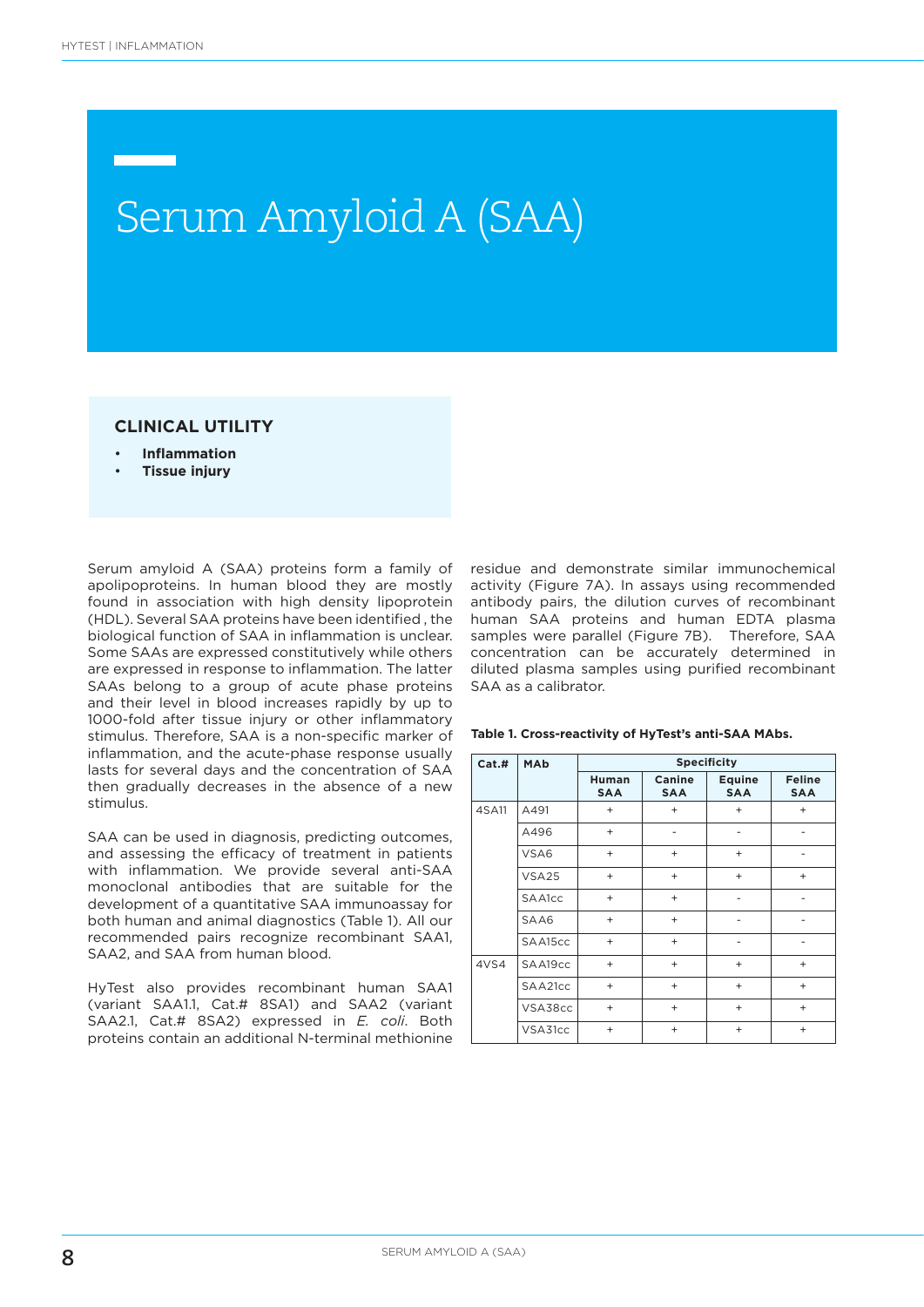

**Figure 7. Calibration curves for the human SAA prototype assay using the antibody pairs A496-SAA19cc.** A) human recombinant SAA1 and SAA2 were used as the antigens. B) human recombinant SAA1 and EDTA plasma samples were used as the antigens.

We have tested the cross-reactivity of our recommended antibody pairs with the most common human SAA allelic variants including SAA1.1, SAA1.3, SAA1.5, SAA2.1, and SAA2.2. The prototype immunoassays using our in-house antibody pairs detects all of the mentioned human SAA variants but do not recognize a constitutive isoform SAA4.

### **MONOCLONAL ANTIBODIES**

| Cat.#   | Product                                 | <b>Tested applications</b>              |
|---------|-----------------------------------------|-----------------------------------------|
| 4SA11*  | Monoclonal mouse anti-serum amyloid A   | Enzyme immunoassays<br>Western blotting |
| $4VS4*$ | Monoclonal anti-serum amyloid A, animal | Enzyme immunoassays                     |

\*Note. Several MAbs available under one catalogue number. Please see www.hytest.fi.

#### **ANTIGENS**

| Cat.# | Product                                     | Source      | Purity |
|-------|---------------------------------------------|-------------|--------|
| 8SA1  | Serum amyloid A1 (SAA1), human, recombinant | Recombinant | >95%   |
| 8SA2  | Serum amyloid A2 (SAA2), human, recombinant | Recombinant | >95%   |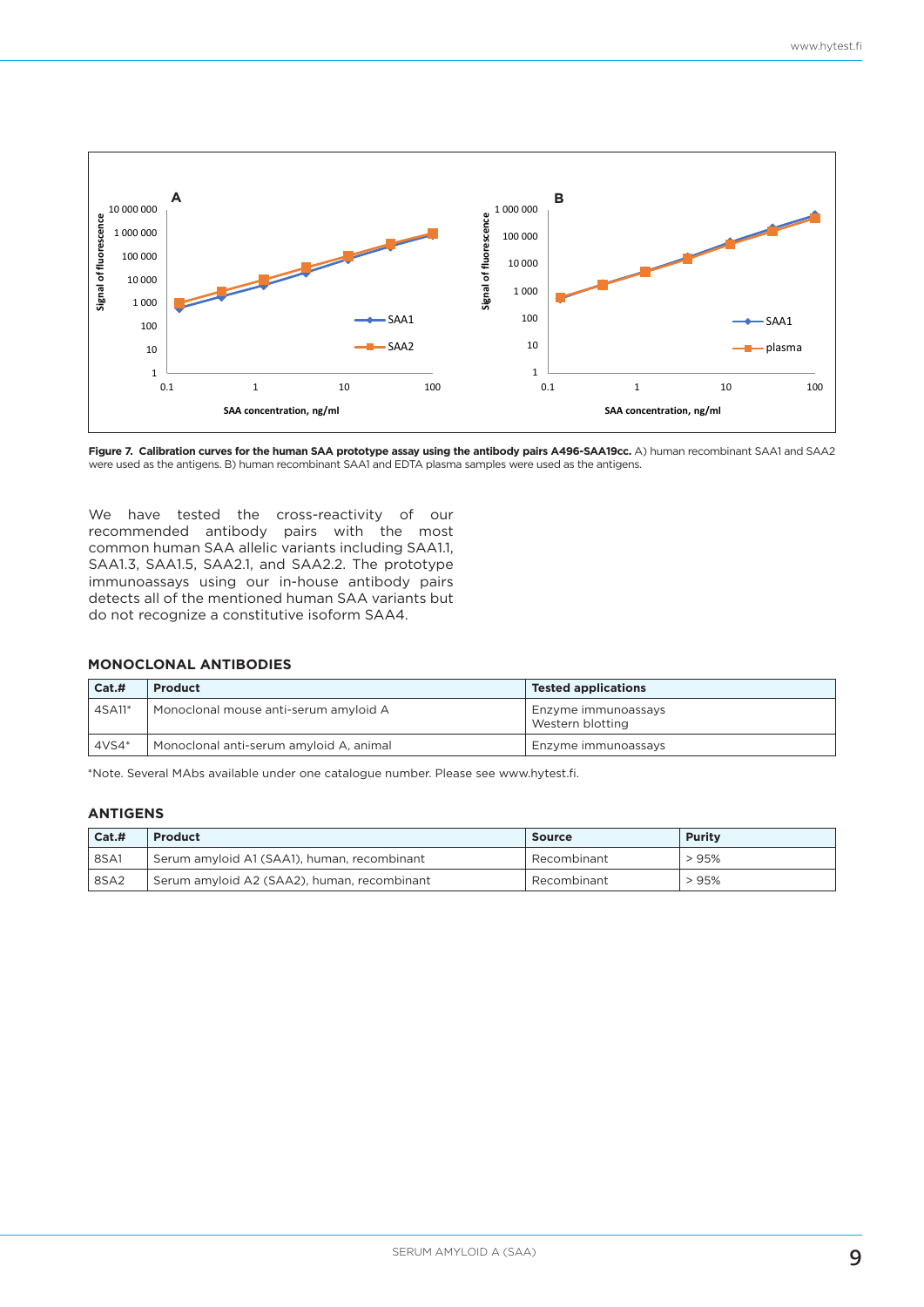# THE REACTIVE PROTECTIVE PROTECTIVE PROPERTY (THE O Interleukin-6 (IL-6)

### **CLINICAL UTILITY**

- **Systemic inflammation**
- **Sepsis**

Interleukin-6 (IL-6) participates in inflammation, immune response, and acts in the coordination of developmental, neuronal, and metabolic processes. IL-6 acts as a transmitter of alarm signals to the whole organism, indicating the occurrence of an emergency such as infection or tissue damage. IL-6 acts at the very beginning of the inflammation process, stimulating upregulation of acute-phase proteins such as C-reactive protein, serum amyloid A, fibrinogen, and haptoglobin in hepatocytes. IL-6 also plays an important role in acquired immune response by the stimulation of antibody production and effector T-cell development. The balance between IL-6 interaction with soluble and membranebound forms of IL-6 receptor largely determines pro-inflammatory and anti-inflammatory activities of this cytokine.

IL-6 has been shown to be involved in many physiological activities, disease initiation and progression, and the pleiotropic nature of this makes it a key player in many physiologic processes. The determination of IL-6 levels in human blood is primarily accomplished with the use of sandwich type immunoassays. Baseline levels of human IL-6 in the blood are known to be in single pg per ml digits and can increase up to thousands of pg/ml upon severe sepsis. Therefore, assays characterized by high sensitivity and a wide diagnostic window are needed (Figure 8) for the reliable determination of IL-6 in the bloodstream. HyTest provides several monoclonal antibodies that are capable of detecting

both recombinant human IL-6 and native IL-6 in serum. All of the developed MAbs are capable of working in a sandwich immunoassay.



**FIGURE 8. Dilution linearity of recombinant IL-6 and IL-6 from the plasma of septic patients, measured in sandwich CLIA with MAb pair L152-L137.** CLIA with Streptavidin-polyHRP was used. Plasma dilution was made in parallel for rec IL-6 and plasma IL-6. Plasma IL-6 concentration was measured with the Roche Cobas 6000 analyzer.

IL-6 levels can increase up to 10 ng/ml during severe septic conditions. Therefore, it is important for a clinician to have an opportunity to detect IL-6 concentrations that are high in the immunoassays without prior dilution. The MAb pairs provided by HyTest can offer a wide linearity range together with high sensitivity (see Figure 9).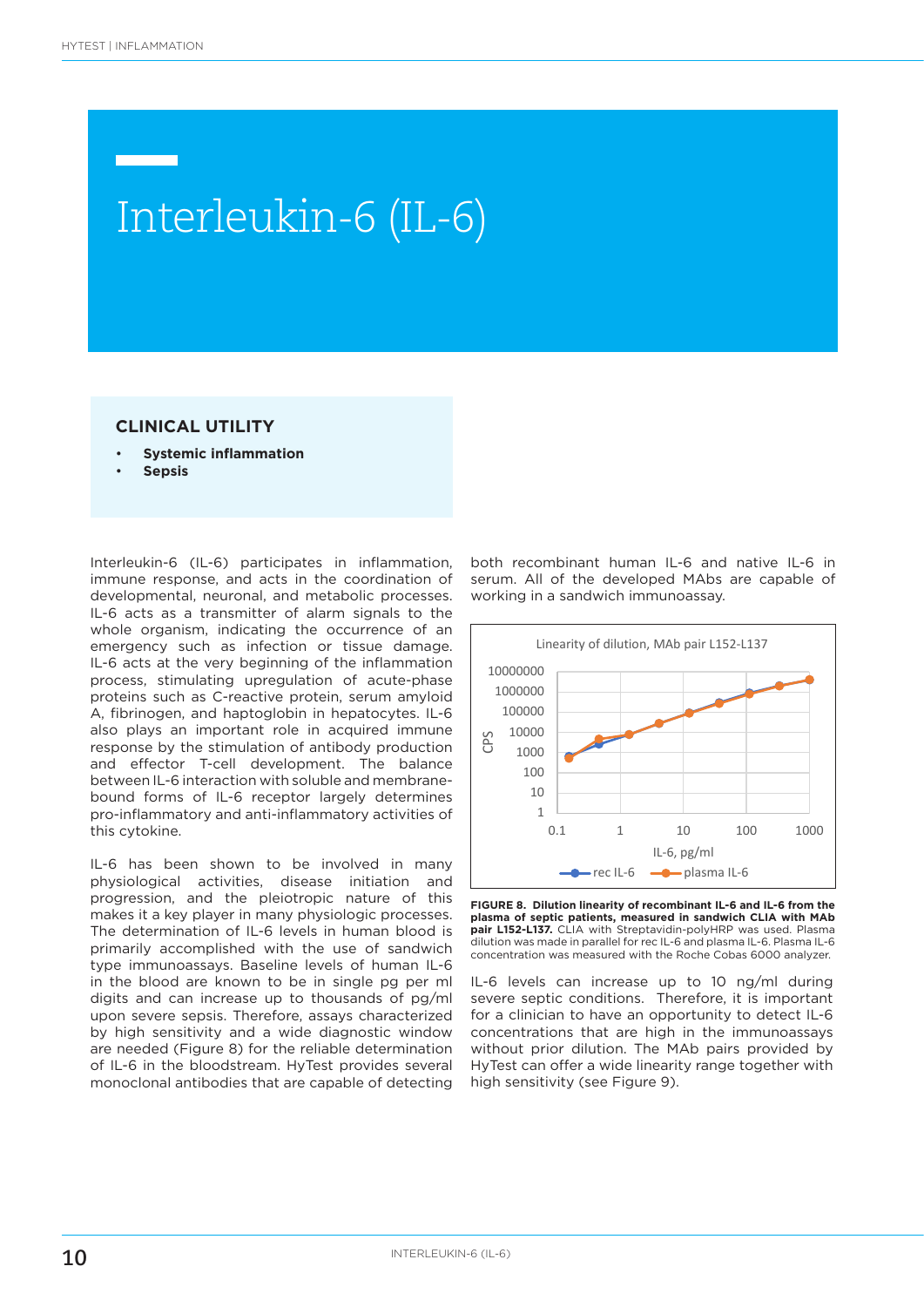

**FIGURE 9. Calibration curve for MAb pairs L152-L137 and L143-L395.** CLIA with Streptavidin-polyHRP was used. Recombinant IL-6 and native IL-6 were taken as a calibrator. For native IL-6, mononuclear cells were isolated from the blood of healthy human donors, cultivated in culture, and stimulated with bacterial lipopolysaccharide. The concentration of native IL-6 in conditioned media was determined by the Roche Cobas 6000 analyzer. Coating MAbs 200 ng/well, biotinylated MAbs 100 ng/well. The incubation time was 60 minutes (diluent buffer: PBS+7.5% BSA).

Moreover, the HyTest MAb pairs demonstrates a good correlation in CLIA with the Siemens IMMULITE 2000 IL-6 assay when used for the determination of IL-6 levels in a group of patients (N=107). The testing of another set of clinical samples (N=67) in CLIA with HyTest's MAb pairs using acridinium ester as a label demonstrates an even better correlation with the Roche IL-6 assay (Figure 10).



**FIGURE 10. Determination of IL-6 in the clinical samples of patients with the HyTest MAb pairs and correlation to the Siemens IMMULITE 2000 IL-6 and Roche Cobas e602 IL-6 assay.** CLIA with acridinium ester as a label was used for the HyTest MAb pairs.

#### **MONOCLONAL ANTIBODIES**

| Cat.#   | Product                                    | <b>Tested applications</b>          |
|---------|--------------------------------------------|-------------------------------------|
| $4IL6*$ | Monoclonal anti-human interleukin 6 (IL-6) | Enzyme immunoassays<br>Lateral flow |

\*Note. Several MAbs available under one catalogue number. Please see www.hytest.fi.

### **ANTIGEN**

| Cat.H | <b>Product</b>                    | <b>Source</b> | <b>Purity</b> |
|-------|-----------------------------------|---------------|---------------|
| 8IL6  | Interleukin 6 (IL-6), recombinant | Recombinant   | $.90\%$       |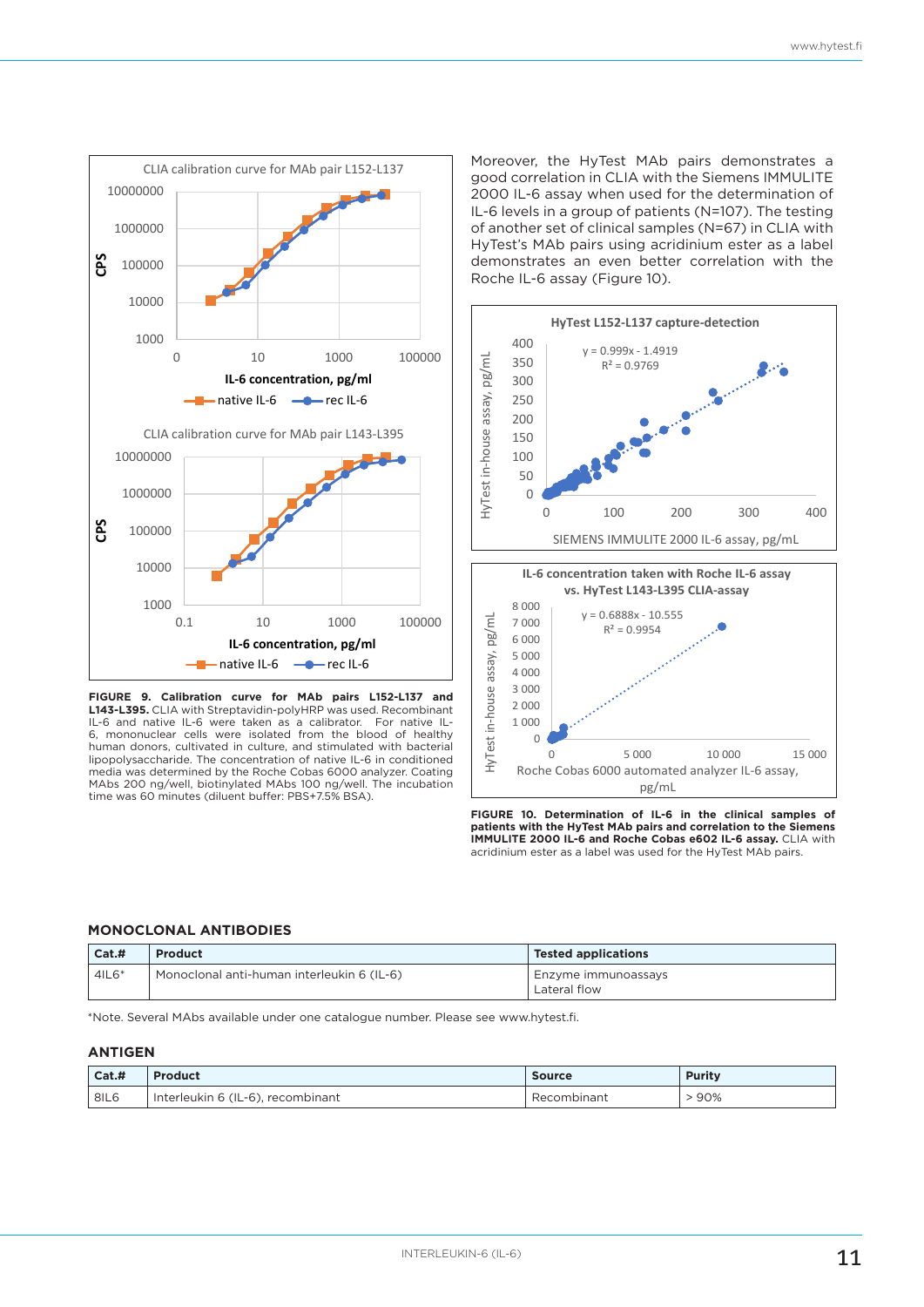# Additional products

# Tumor necrosis factor (TNF), alpha

Tumor necrosis factor alpha (TNF-α) is a cytokine that regulates how the body responds to infections. TNF-α has both growth stimulating and growth inhibitory properties that depends upon the signaling pathway on which it acts. The production of TNF-α is induced by lipopolysaccharide and other compounds that originate from microorganisms which invade the body. It is released by activated macrophages and also by other cell types such as mast cells and neurons. TNF-α is one of the acute phase proteins.

We provide several monoclonal antibodies specific to TNF-α.

### **MONOCLONAL ANTIBODIES**

| Cat.#   | <b>Product</b>                                          | <b>Tested applications</b>                                      |
|---------|---------------------------------------------------------|-----------------------------------------------------------------|
| $4T10*$ | Monoclonal mouse anti-human tumor necrosis factor alpha | Enzyme immunoassays<br>Western blotting<br>Immunohistochemistry |

\*Note. Several MAbs available under one catalogue number. Please see www.hytest.fi.

# Interferons

Interferons are a group of proteins, the expression and secretion of which is induced in the cells of the immune system as a response to the presence of viruses, bacteria or other pathogens. The proteins help the body to defend against pathogens by boosting the immune system response. Interferons belong to the class of cell signaling molecules called cytokines.

There are three major classes of interferons: type I, type II and type III. We provide several monoclonal antibodies specific to type I interferon alpha, as well as to interferon gamma, which belongs to type II interferons.

### **MONOCLONAL ANTIBODIES**

| Cat.#   | <b>Product</b>                               | <b>Tested applications</b>              |
|---------|----------------------------------------------|-----------------------------------------|
| $4122*$ | Monoclonal mouse anti-human interferon gamma | Enzyme immunoassays<br>Western blotting |

\*Note. Several MAbs available under one catalogue number. Please see www.hytest.fi.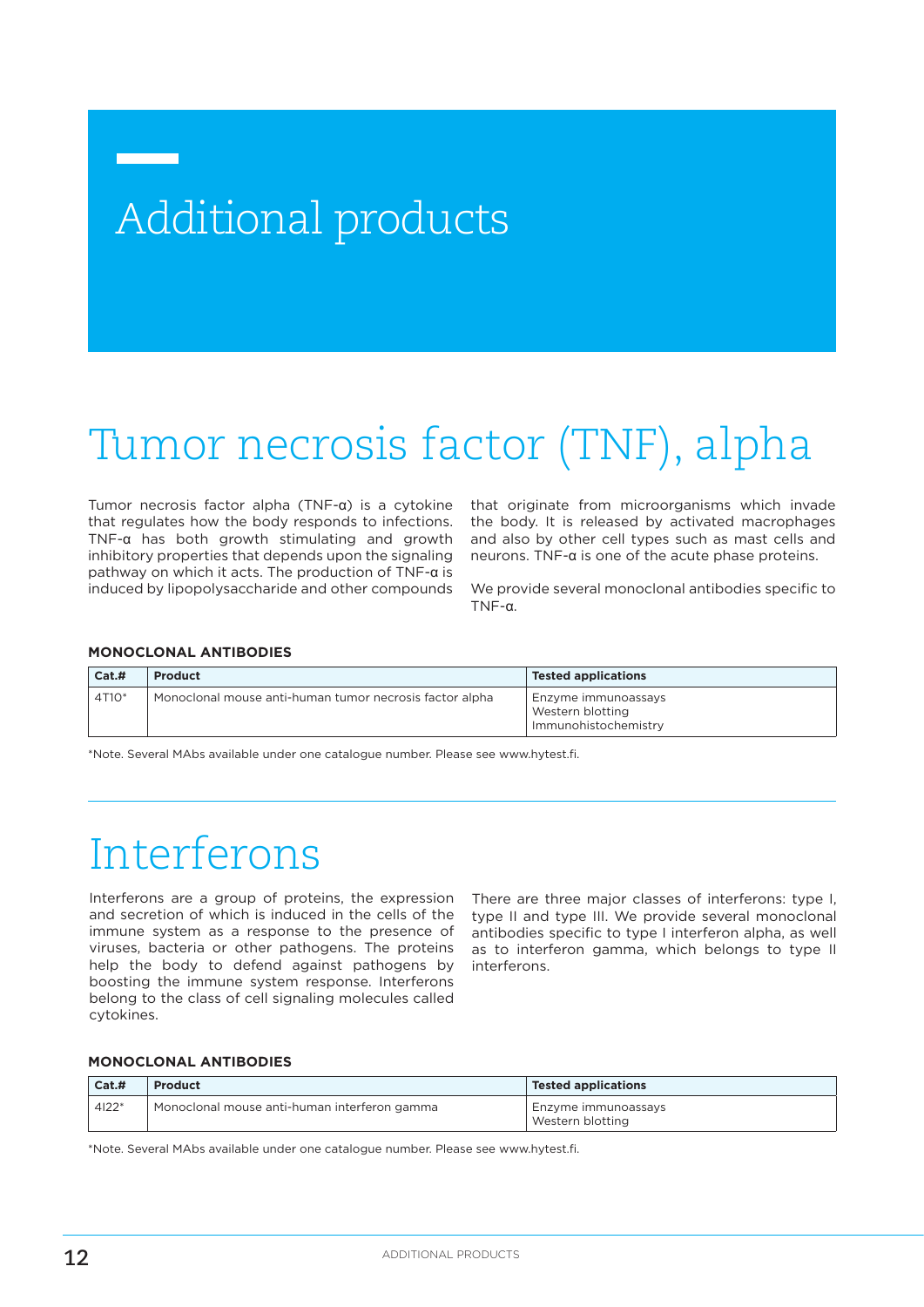# Other interleukins

Interleukins play a major role in regulating the immune system. In a similar manner to interferons, they also belong to the group of cytokines. Interleukins are mainly produced by leukocytes and also by other cell types. Interleukins influence the development,

differentiation and activation of lymphocytes and therefore help the body to defend against infections. Interleukins form a group of proteins that consist of several protein families.

### **MONOCLONAL ANTIBODIES**

| Cat.# | <b>Product</b>                                  | <b>Tested applications</b>                    |
|-------|-------------------------------------------------|-----------------------------------------------|
| 41L12 | Monoclonal mouse anti-human interleukin-1, beta | I Enzyme immunoassays<br>Immunohistochemistry |

# Erythropoetin

Erythropoetin is a glycoprotein that is produced by fibroblasts in the kidney as a response to the low oxygen level of blood. Erythropoetin belongs to the group of cytokines and it is essential in erythropoiesis. It mediates the production of red blood cells by acting on red blood cell precursors.

In addition to its role in erythropoiesis, erythropoetin is also involved in several other signaling pathways. For example, it negatively regulates the production of inflammatory cytokines in the central nervous system as a response to ischemic and traumatic injuries.

We provide several monoclonal antibodies specific to erythropoetin.

## **MONOCLONAL ANTIBODIES**

| Cat.#   | Product                             | <b>Tested applications</b>              |
|---------|-------------------------------------|-----------------------------------------|
| $4ER1*$ | Monoclonal mouse anti-erythropoetin | Enzyme immunoassays<br>Western blotting |

\*Note. Several MAbs available under one catalogue number. Please see www.hytest.fi.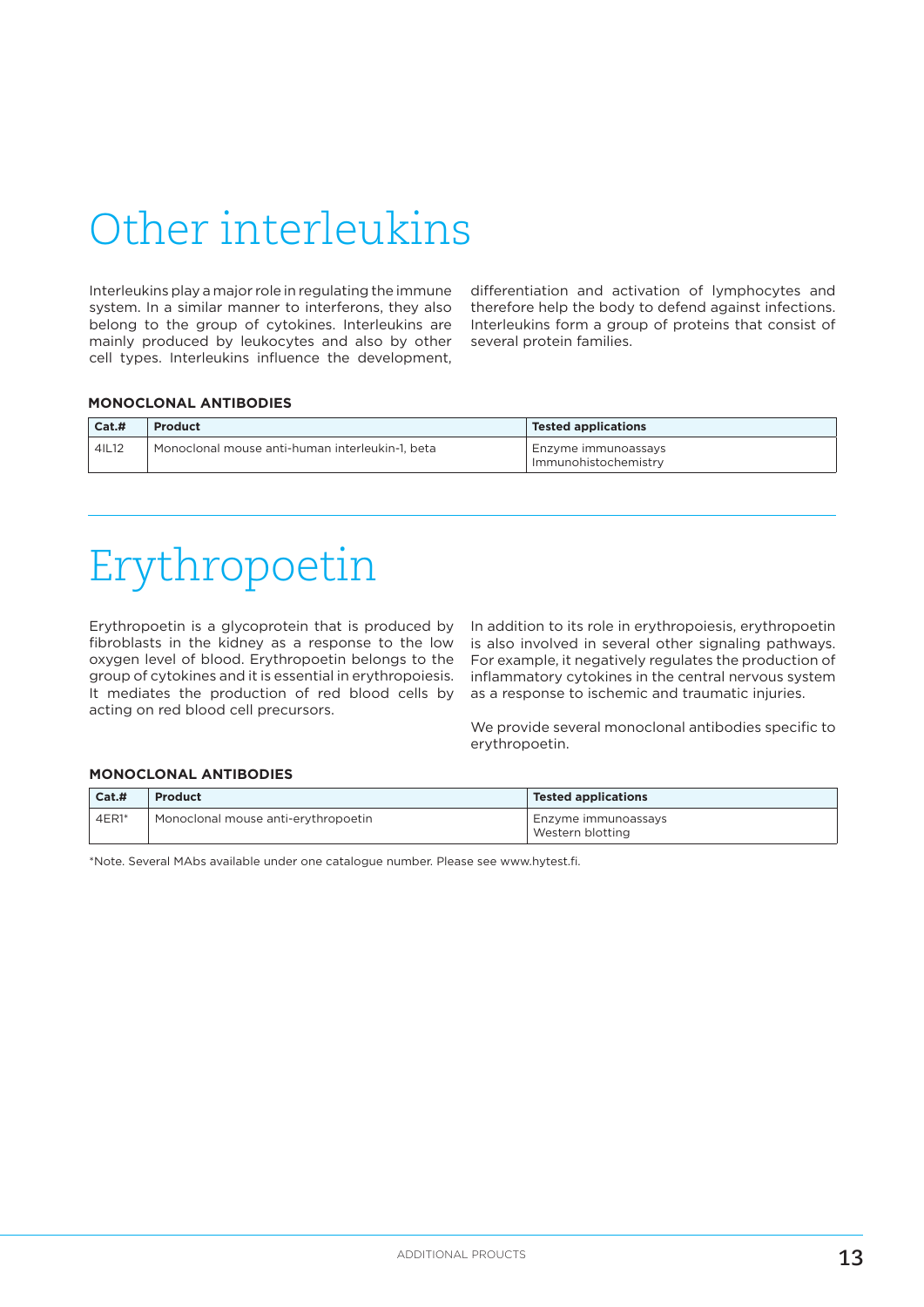# References

**Meyer M.H. et al.** CRP determination based on a novel magnetic biosensor. Biosens. Bioelectron. 2007, 22(6):973- 979.

**Shiesh S.C. et al.** Determination of C-reactive protein with an ultra-sensitivity immunochemiluminometric assay. J. Immunol. Methods 2006, 311(1-2):87-95.

**Sin K.K. et al.** Fluorogenic nanocrystals for highly sensitive detection of C-reactive protein. IEE Proc. Nanobiotechnol. 2006, 153(3):54-58.

**Kisilevsky R and Manley PN**. Acute-phase serum amyloid A: perspectives on its physiological and pathological roles. Amyloid. 2012, 19(1)5-14.

**Targońska-Stępniak B and Majdan M.** Serum amyloid A as a marker of persistent inflammation and an indicator of cardiovascular and renal involvement in patients with rheumatoid arthritis. Mediators Inflamm. 2014:793628.

**Chambers RE et al.** Serum amyloid-A protein concentration in rheumatoid arthritis and its role in monitoring disease activity. Ann. Rheum. Dis. 1983, 42(6):665-667.